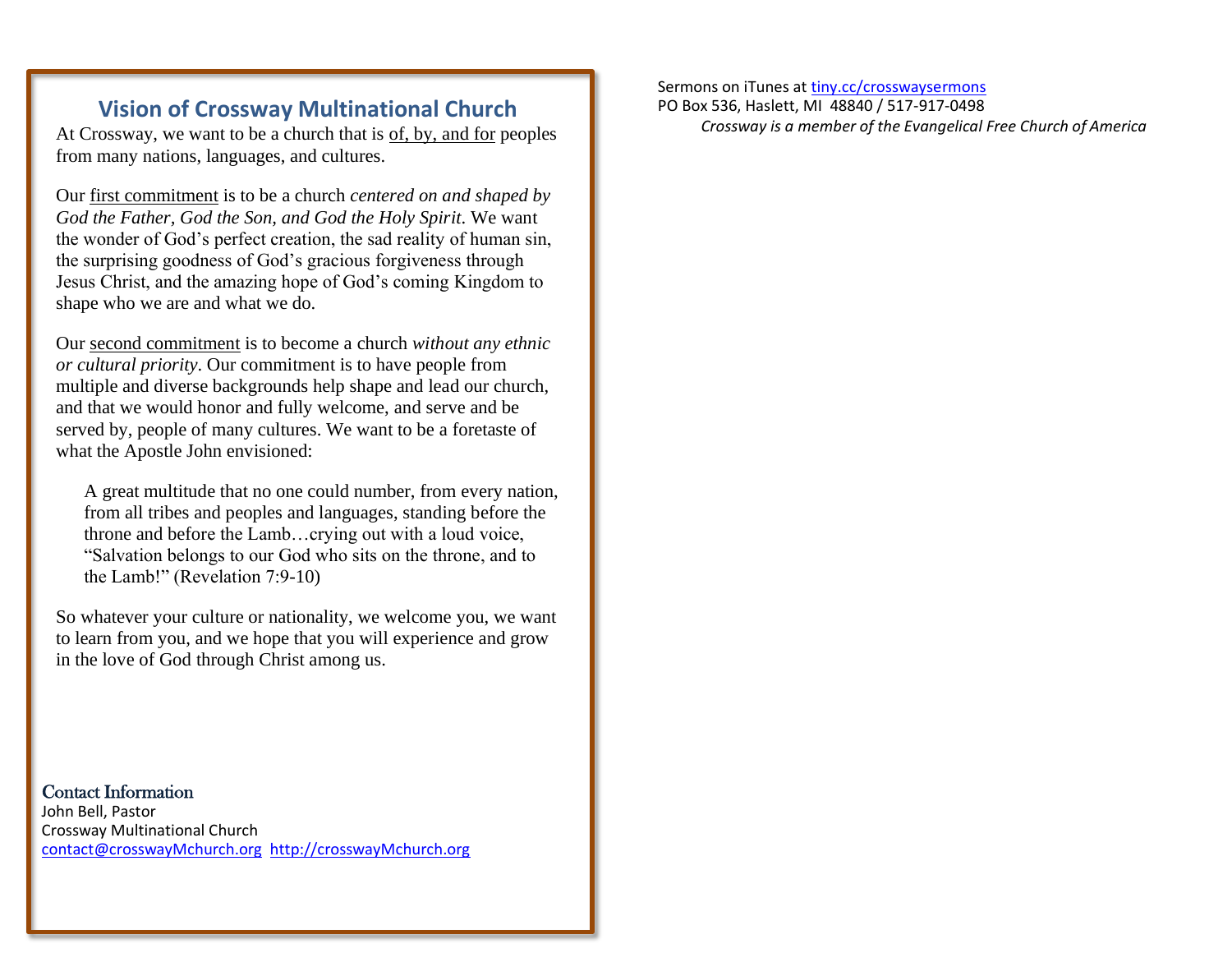

# **Welcoming and transforming the peoples of all nations to be united in the praise of God in Christ**

*May the God who gives endurance and encouragement give you the same attitude of mind toward each other that Christ Jesus had, so that with one mind and one voice you may glorify the God and Father of our Lord Jesus Christ.*

*Accept one another, then, just as Christ accepted you, in order to bring praise to God.*

*Romans 15:5-7 (NIV)*